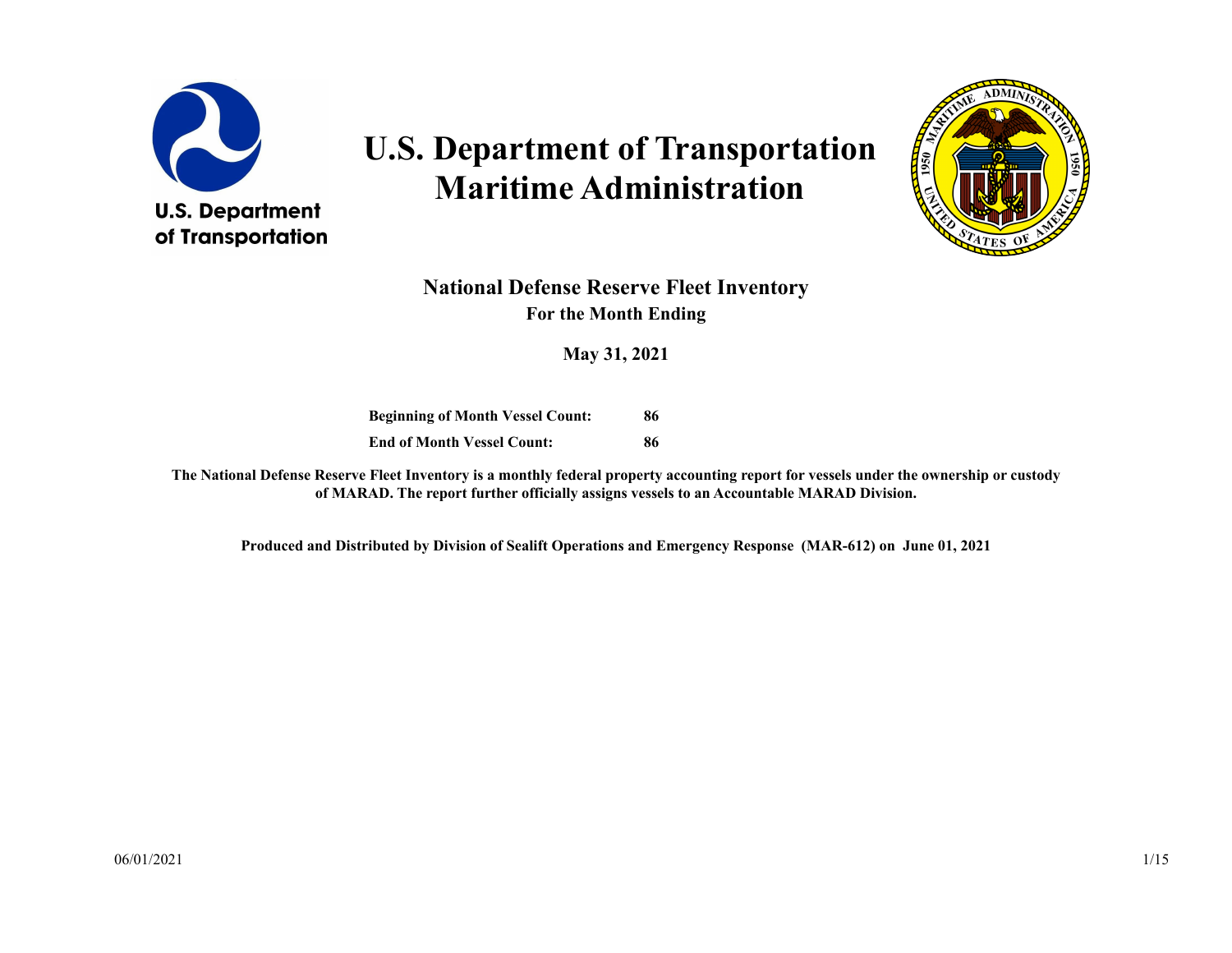#### **No Changes Recorded During Period**

Starting Date: May 01, 2021 Ending Date: May 31, 2021

Effective Date Remarks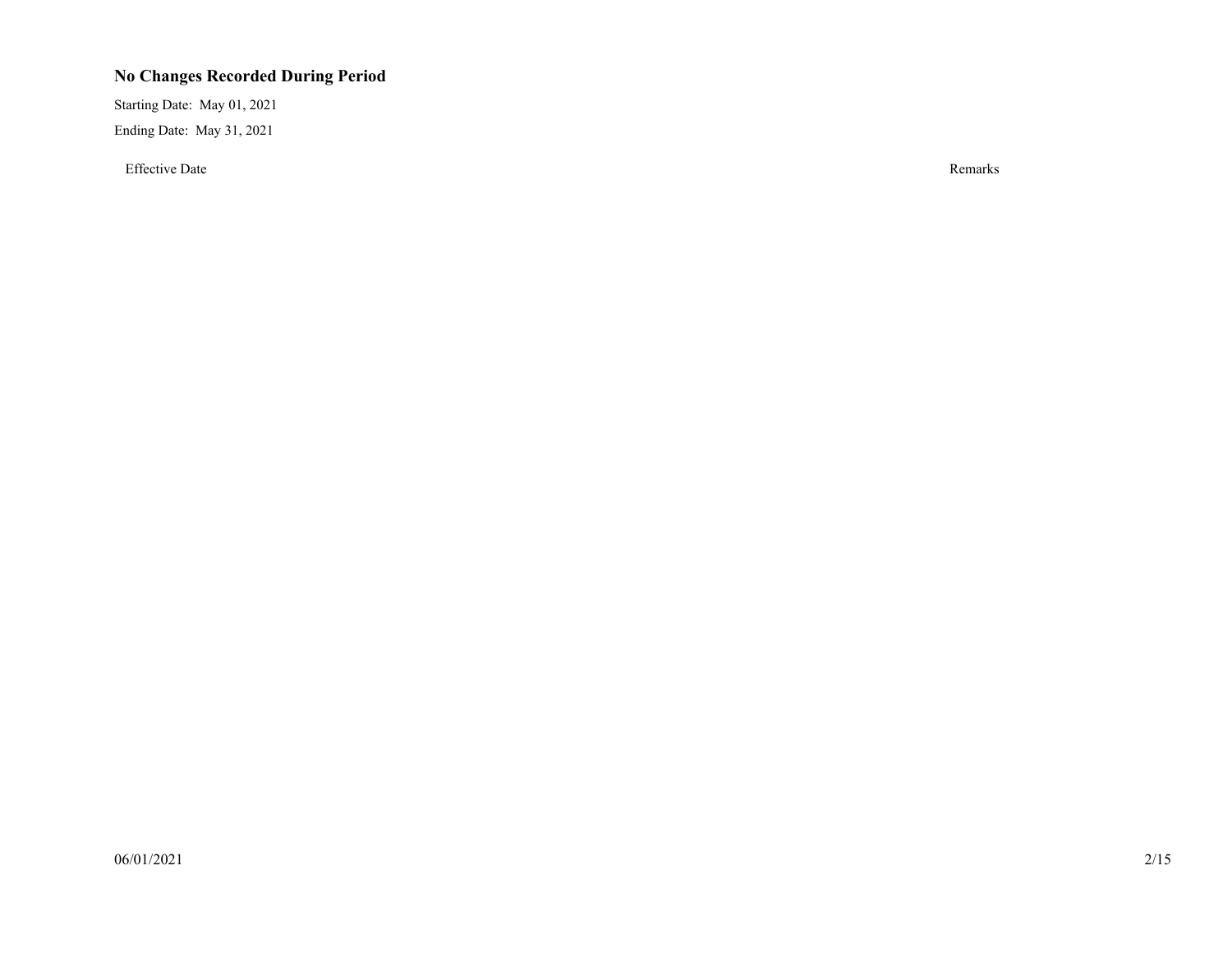# Glossary

| Program       | <b>Definition</b>                                                                                             | <b>Status</b>            | <b>Definition</b>                                                                                |
|---------------|---------------------------------------------------------------------------------------------------------------|--------------------------|--------------------------------------------------------------------------------------------------|
| Custody       | Vessels owned/sponsored by                                                                                    | Army                     | Vessel sponsor is the Army.                                                                      |
|               | other government programs                                                                                     | Navy                     | Vessel sponsor is the Navy.                                                                      |
|               | or agencies that are being                                                                                    | <b>NOAA</b>              | Vessel sponsor is NOAA.                                                                          |
|               | maintained by MARAD in a<br>fleet anchorage but not part                                                      | <b>USCG</b>              | Vessel sponsor is the Coast Guard.                                                               |
|               | of the NDRF.                                                                                                  | Title XI                 | Vessel sponsor is the MARAD Title XI program.                                                    |
|               |                                                                                                               | <b>RRF</b>               | RRF vessel not owned by MARAD                                                                    |
| Non-retention | MARAD vessels that no                                                                                         | <b>Donation Hold</b>     | Vessel reserved for donation to a qualified memorial or non-profit or humanitarian organization. |
|               | longer have a useful                                                                                          | <b>Historic Review</b>   | Vessel under NHPA Section 106 review for National Register eligibility.                          |
|               | application and are pending                                                                                   | Stripping                | Being stripped of useful material prior to becoming available for disposal.                      |
|               | disposition.                                                                                                  | Disposal                 | Vessel available for disposal or in the process of being disposed                                |
|               |                                                                                                               | Sold Awaiting Removal    | Vessel sold for disposal and awaiting removal from fleet site                                    |
| Retention     | MARAD vessels that are                                                                                        | <b>Emergency Sealift</b> | Vessel reserverd for sealift support for emergent requirements                                   |
|               | being preserved for federal                                                                                   | Fleet Support            | Vessel reserved for Reserve Fleet organzation use (e.g., for material storage purposes).         |
|               | agency programs.                                                                                              | Interim Hold             | Vessel being preserved pending future determination of status                                    |
|               |                                                                                                               | ogistics Support         | Vessel reserved for cannibalization or material stripping to support one or more RRF vessels     |
|               |                                                                                                               | Militarily Useful        | Vessel reserved for future military or strategic use as determend by DOD program sponsors        |
|               |                                                                                                               | National Register        | Vessel listed on the National Register and being preserved pending future donation or mitigation |
|               |                                                                                                               | School Ship              | Vessel on loan as a Training Ship to a U.S. Maritime Academy.                                    |
|               |                                                                                                               | Other Agency Use         | Vessel being operated by MARAD in support of other federal agency programs or missions.          |
|               |                                                                                                               | Training Use             | Vessel reserved as a training platform for one or more federal agencies.                         |
|               |                                                                                                               |                          |                                                                                                  |
| <b>RRF</b>    | MARAD vessels assigned<br>to the Ready Reserve Force<br>program to support DOD<br>surge sealift requirements. | <b>RRF</b>               | Vessel active in the RRF program.                                                                |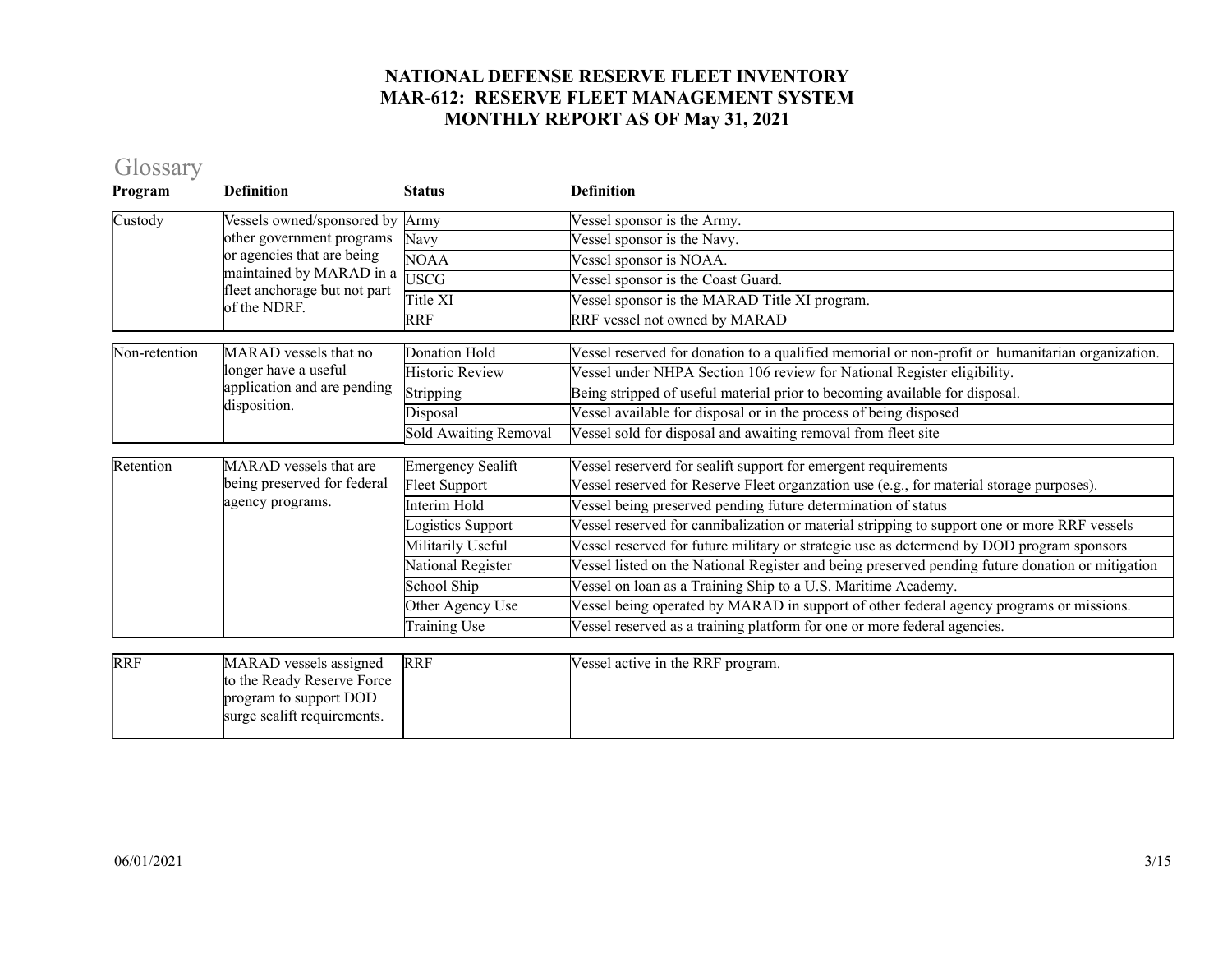# Type Summary

|                    | <b>NDRF</b>    |                |                | <b>NDRF</b> Total | Custody        | Grand Total |  |
|--------------------|----------------|----------------|----------------|-------------------|----------------|-------------|--|
| Ship Type          | Non-retention  | Retention      | <b>RRF</b>     |                   | Custody        |             |  |
| Barge              |                |                |                |                   |                |             |  |
| Barge Ship         |                | 3              | $\overline{2}$ | 6                 |                | 6           |  |
| <b>Break Bulk</b>  |                | 9              | ∍              | 12                |                | 12          |  |
| Crane Ship         |                | $\overline{2}$ | 6              | 8                 |                | 8           |  |
| Military           |                | 3              |                | 3                 |                | 3           |  |
| Other              |                | 5              |                | 5                 | 5              | 10          |  |
| Passenger Ship     |                | 4              |                | 4                 |                | 4           |  |
| Roll-On/Roll-Off   |                |                | 35             | 35                | $\mathfrak{D}$ | 37          |  |
| Tanker             |                | 4              |                | 5                 |                | 5           |  |
| <b>Grand Total</b> | $\mathfrak{D}$ | 30             | 46             | 78                | 8              | 86          |  |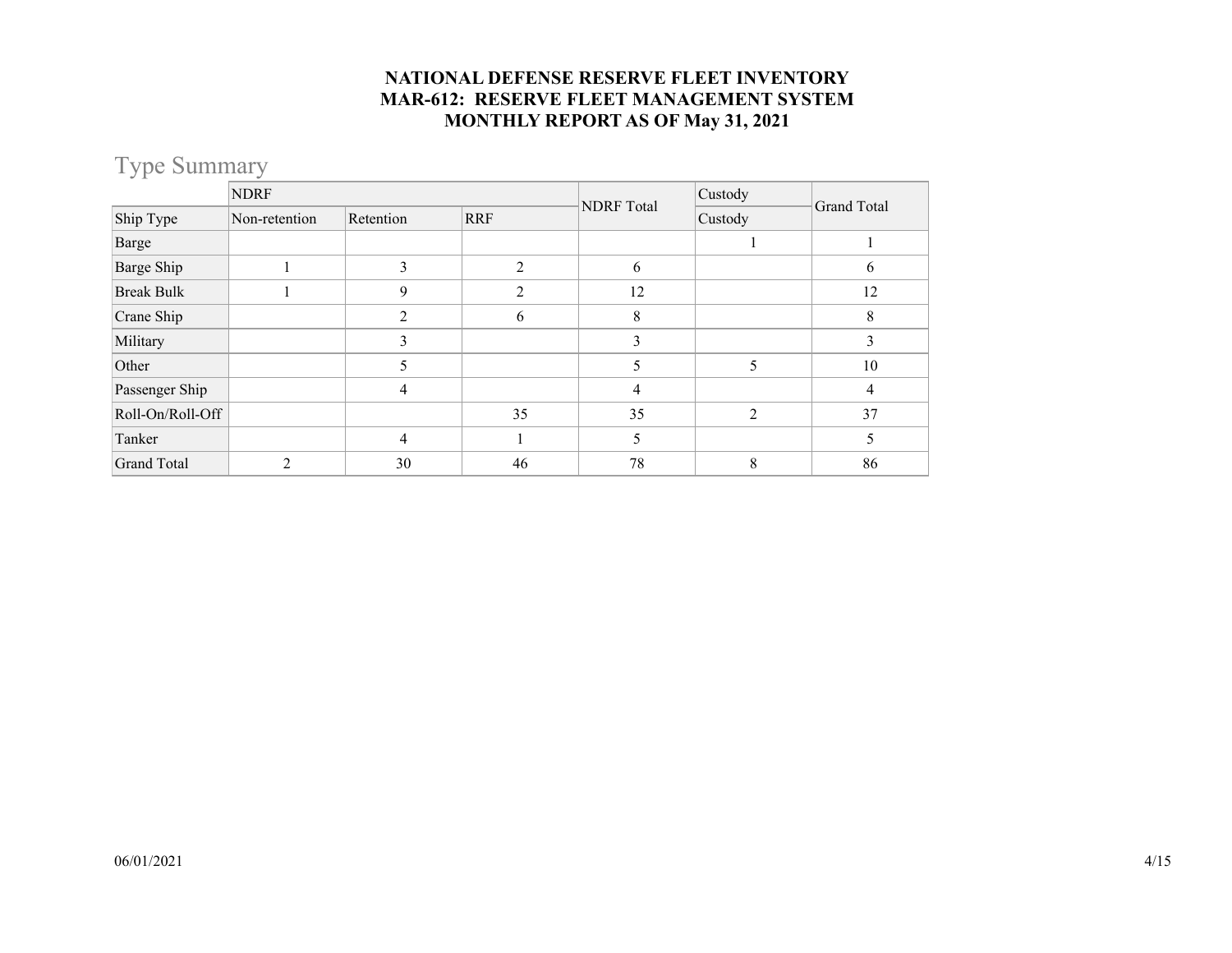### Layberth Summary

|               | Atlantic |                             |    | Gulf       |            |           |             | Pacific   | Grand Total |    |
|---------------|----------|-----------------------------|----|------------|------------|-----------|-------------|-----------|-------------|----|
| Program       | JRRF     | Layberth Not Defi Outported |    | <b>BRF</b> | <b>MLF</b> | Outported | <b>SBRF</b> | Outported | <b>SBRF</b> |    |
| Custody       |          |                             |    |            |            |           |             |           |             |    |
| Non-retention |          |                             |    |            |            |           |             |           |             |    |
| Retention     |          |                             |    |            |            |           |             |           |             | 30 |
| RRF           |          |                             | 18 |            |            |           |             | 16        |             | 46 |
| Grand Total   |          |                             | 26 |            |            | Q         |             | 19        |             | 86 |

### Disposal Summary

|                        | Gulf       | Pacific     | Grand Total |
|------------------------|------------|-------------|-------------|
| <b>Contract Status</b> | <b>BRF</b> | <b>SBRF</b> |             |
| Not Under Contract     |            |             |             |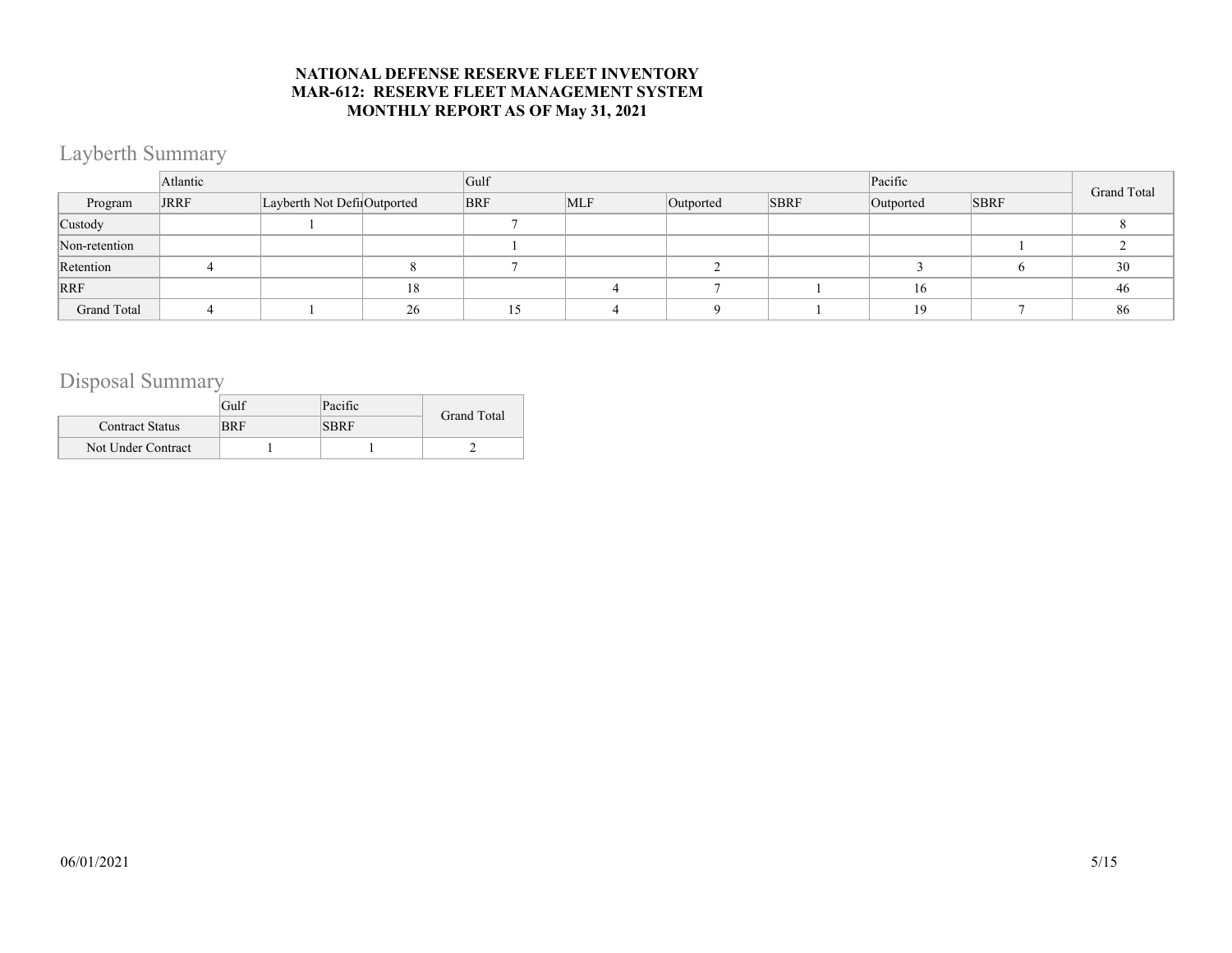### Inventory Status Summary

| Class              | <b>Status</b>     | Atlantic | Gulf | Pacific        | <b>Grand Total</b> |
|--------------------|-------------------|----------|------|----------------|--------------------|
| <b>NDRF</b>        | Disposal          |          | 1    |                | 1                  |
|                    | Fleet Support     |          |      |                |                    |
|                    | Interim Hold      |          | 3    |                | 3                  |
|                    | Logistics Support | 2        |      | 5              | 8                  |
|                    | Militarily Useful |          | 3    |                | 3                  |
|                    | National Register |          |      |                | 1                  |
|                    | Other Agency Use  |          |      | $\overline{2}$ | $\overline{2}$     |
|                    | <b>RRF</b>        | 18       | 12   | 16             | 46                 |
|                    | School Ship       | 5        | 2    |                | 8                  |
|                    | Stripping         |          |      |                |                    |
|                    | Training Use      | 4        |      |                | $\overline{4}$     |
| <b>NDRF</b> Total  |                   | 30       | 22   | 26             | 78                 |
| Custody            | Custody           |          | 7    |                | 8                  |
| <b>Grand Total</b> |                   | 31       | 29   | 26             | 86                 |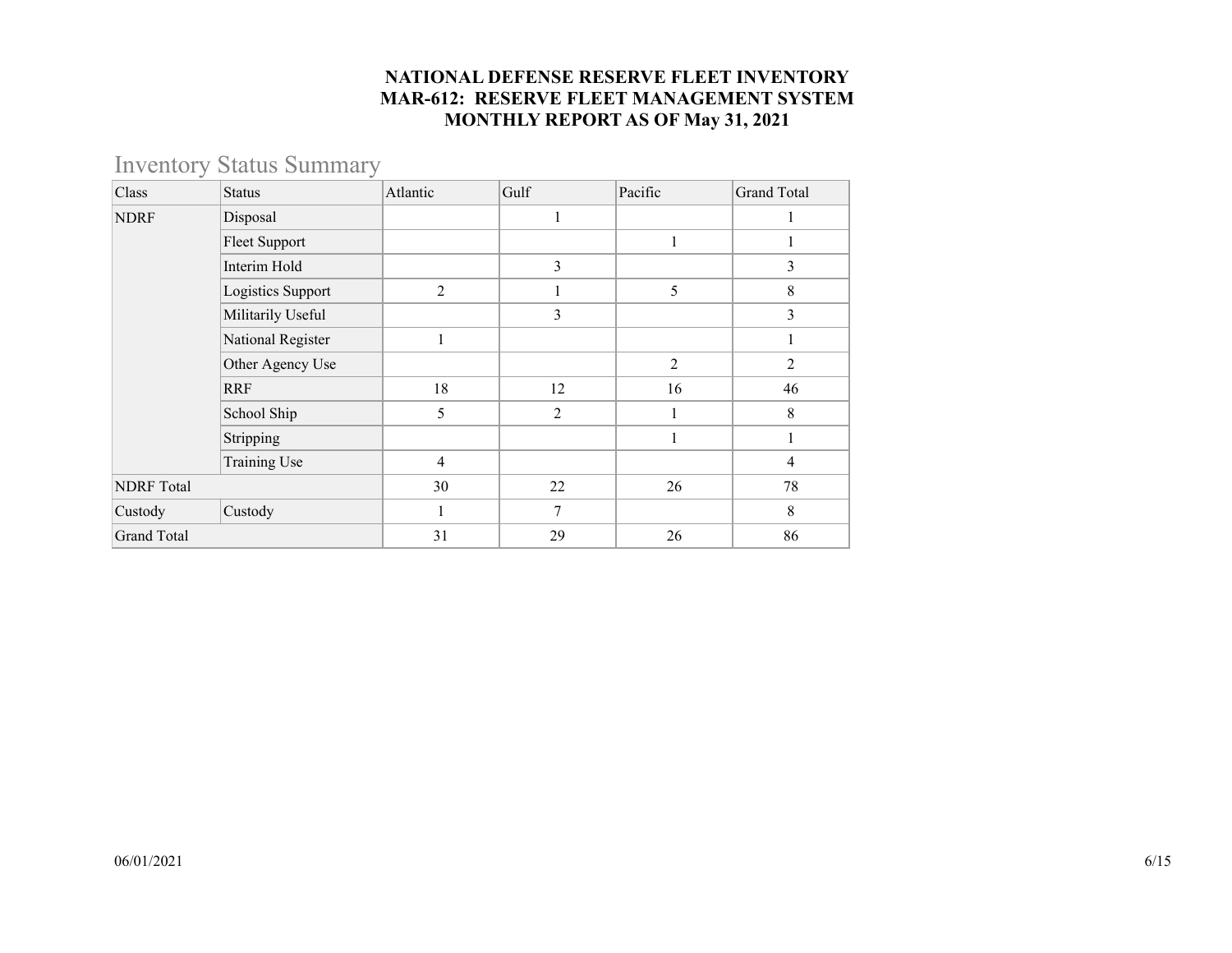<span id="page-6-17"></span>

| <b>RRF</b> - Tanker | Division | Hull Number     | Year<br>Built | Design  | Assigned Location        | Status |
|---------------------|----------|-----------------|---------------|---------|--------------------------|--------|
| PETERSBURG          | Gulf     | <b>AOT 9101</b> | 1963          | Stm/50K | SBRF, Suisun Bay, CA RRF |        |
|                     |          |                 |               |         |                          |        |

**Number of Vessels - RRF - Tanker: 1**

<span id="page-6-16"></span><span id="page-6-15"></span><span id="page-6-14"></span><span id="page-6-13"></span><span id="page-6-12"></span><span id="page-6-11"></span><span id="page-6-10"></span><span id="page-6-9"></span><span id="page-6-8"></span><span id="page-6-7"></span><span id="page-6-6"></span><span id="page-6-5"></span><span id="page-6-4"></span><span id="page-6-3"></span><span id="page-6-2"></span><span id="page-6-1"></span><span id="page-6-0"></span>

| <b>RRF - Roll-On/Roll-Off</b> | Division | Hull Number      | Year<br>Built | Design       | Assigned Location | Status     |  |
|-------------------------------|----------|------------------|---------------|--------------|-------------------|------------|--|
| ADM CALLAGHAN                 | Pacific  | <b>AKR 1001</b>  | 1967          | Gas Turbine  | Alameda, CA       | <b>RRF</b> |  |
| <b>ALGOL</b>                  | Pacific  | <b>T-AKR 287</b> | 1972          | Navy Cargo   | San Francisco, CA | <b>RRF</b> |  |
| <b>ALTAIR</b>                 | Gulf     | <b>T-AKR 291</b> | 1973          | Navy Cargo   | Marrero, LA       | <b>RRF</b> |  |
| <b>ANTARES</b>                | Atlantic | <b>T-AKR 294</b> | 1973          | Navy Cargo   | Baltimore, MD     | <b>RRF</b> |  |
| <b>BELLATRIX</b>              | Gulf     | <b>T-AKR 288</b> | 1973          | Navy Cargo   | Marrero, LA       | <b>RRF</b> |  |
| <b>CAPE DECISION</b>          | Atlantic | <b>AKR 5054</b>  | 1973          | $G1-Ds1/s$   | Charleston, SC    | <b>RRF</b> |  |
| CAPE DIAMOND                  | Atlantic | AKR 5055         | 1972          | $G1-Ds1/F$   | Charleston, SC    | <b>RRF</b> |  |
| CAPE DOMINGO                  | Atlantic | AKR 5053         | 1973          | $G1-Ds1/F$   | Charleston, SC    | <b>RRF</b> |  |
| <b>CAPE DOUGLAS</b>           | Atlantic | AKR 5052         | 1973          | $G1-Ds1/F$   | Charleston, SC    | <b>RRF</b> |  |
| CAPE DUCATO                   | Atlantic | <b>AKR 5051</b>  | 1972          | $G1-Ds1/F$   | Charleston, SC    | <b>RRF</b> |  |
| <b>CAPE EDMONT</b>            | Atlantic | <b>AKR 5069</b>  | 1971          | $G0$ -Dsl/S  | Charleston, SC    | <b>RRF</b> |  |
| <b>CAPE HENRY</b>             | Pacific  | <b>AKR 5067</b>  | 1979          | G2-Dsl/Japan | San Francisco, CA | <b>RRF</b> |  |
| <b>CAPE HORN</b>              | Pacific  | <b>AKR 5068</b>  | 1979          | $G2-Ds1/N$   | San Francisco, CA | <b>RRF</b> |  |
| <b>CAPE HUDSON</b>            | Pacific  | <b>AKR 5066</b>  | 1979          | $G2-Dsl/N$   | San Francisco, CA | <b>RRF</b> |  |
| <b>CAPE INSCRIPTION</b>       | Pacific  | <b>AKR 5076</b>  | 1976          | $C7-S-95a$   | Long Beach, CA    | <b>RRF</b> |  |
| <b>CAPE INTREPID</b>          | Pacific  | T-AKR11          | 1976          | $C7-S-95a$   | Tacoma, WA        | <b>RRF</b> |  |
| <b>CAPE ISABEL</b>            | Pacific  | AKR 5062         | 1976          | $C7-S-95a$   | Long Beach, CA    | <b>RRF</b> |  |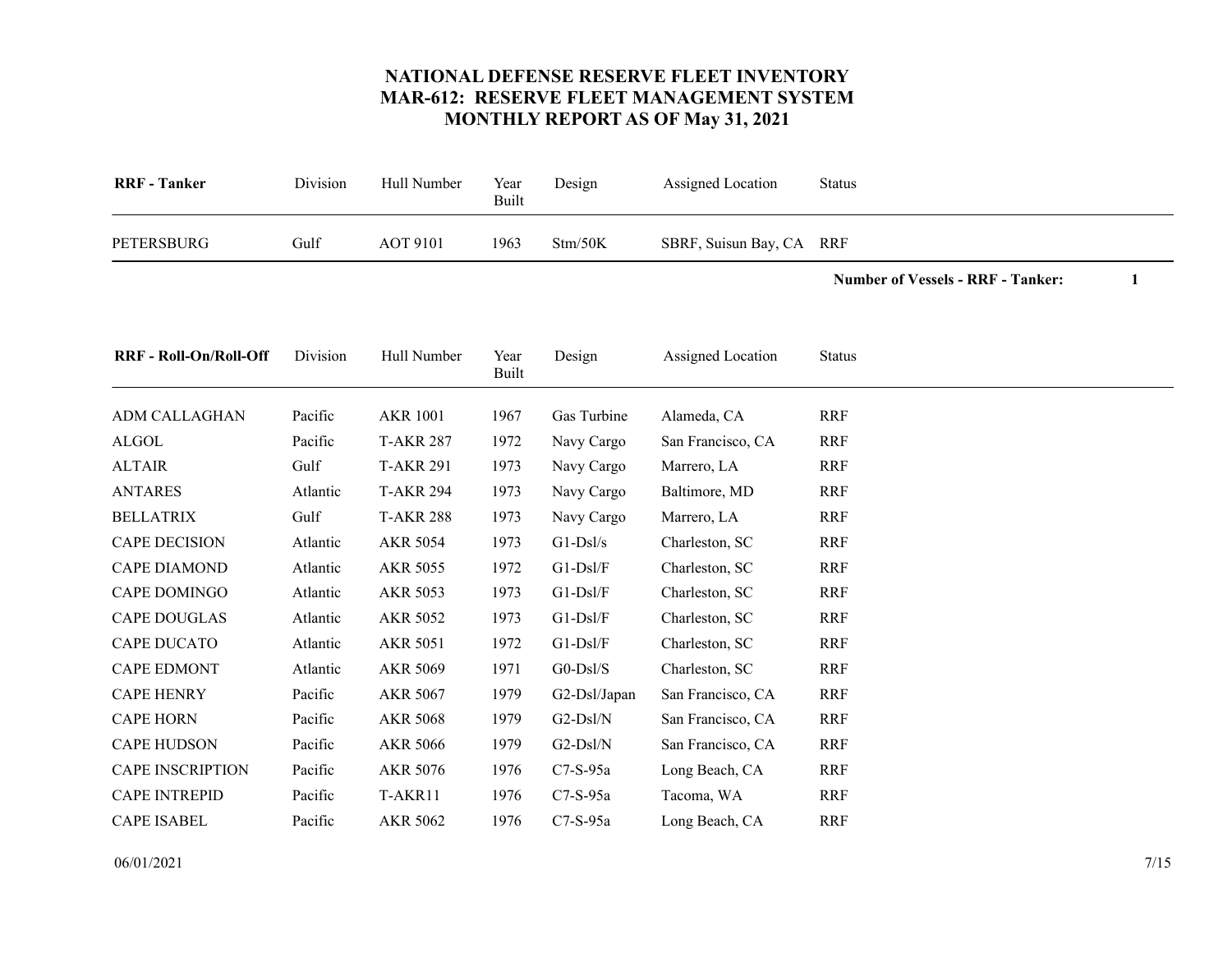<span id="page-7-17"></span><span id="page-7-16"></span><span id="page-7-15"></span><span id="page-7-14"></span><span id="page-7-13"></span><span id="page-7-12"></span><span id="page-7-11"></span><span id="page-7-10"></span><span id="page-7-9"></span><span id="page-7-8"></span><span id="page-7-7"></span><span id="page-7-6"></span><span id="page-7-5"></span><span id="page-7-4"></span><span id="page-7-3"></span><span id="page-7-2"></span><span id="page-7-1"></span><span id="page-7-0"></span>

| <b>RRF</b> - Roll-On/Roll-Off | Division | Hull Number      | Year<br>Built | Design         | Assigned Location    | <b>Status</b> |
|-------------------------------|----------|------------------|---------------|----------------|----------------------|---------------|
| <b>CAPE ISLAND</b>            | Pacific  | T-AKR10          | 1977          | $C7-S-95a$     | Tacoma, WA           | <b>RRF</b>    |
| CAPE KENNEDY                  | Gulf     | AKR 5083         | 1979          | Dsl/Netherland | New Orleans, LA      | <b>RRF</b>    |
| <b>CAPE KNOX</b>              | Gulf     | <b>AKR 5082</b>  | 1978          | Dsl/Netherland | New Orleans, LA      | <b>RRF</b>    |
| <b>CAPE ORLANDO</b>           | Pacific  | <b>AKR 2044</b>  | 1981          | Dsl/Sweden     | Alameda, CA          | <b>RRF</b>    |
| <b>CAPE RACE</b>              | Atlantic | <b>AKR 9960</b>  | 1977          | Dsl/Japan      | Portsmouth, VA       | <b>RRF</b>    |
| <b>CAPE RAY</b>               | Atlantic | AKR 9679         | 1977          | Dsl/Japan      | Portsmouth, VA       | <b>RRF</b>    |
| <b>CAPE RISE</b>              | Atlantic | AKR 9678         | 1977          | Dsl/Japan      | Portsmouth, VA       | <b>RRF</b>    |
| <b>CAPE TAYLOR</b>            | Gulf     | <b>AKR 113</b>   | 1977          | Dsl/Japan      | Port of Beaumont, TX | <b>RRF</b>    |
| <b>CAPE TEXAS</b>             | Gulf     | <b>AKR 112</b>   | 1977          | Dsl/Japan      | Port of Beaumont, TX | <b>RRF</b>    |
| <b>CAPE TRINITY</b>           | Gulf     | <b>AKR 9711</b>  | 1977          | Dsl/Germany    | Port of Beaumont, TX | <b>RRF</b>    |
| <b>CAPE VICTORY</b>           | Gulf     | <b>AKR 9701</b>  | 1984          | Dsl/Italy      | MLF, Orange, TX      | <b>RRF</b>    |
| <b>CAPE VINCENT</b>           | Gulf     | <b>AKR 9666</b>  | 1984          | Dsl/Italy      | MLF, Orange, TX      | <b>RRF</b>    |
| <b>CAPE WASHINGTON</b>        | Atlantic | AKR 9961         | 1982          | Dsl/Poland     | Baltimore, MD        | <b>RRF</b>    |
| <b>CAPE WRATH</b>             | Atlantic | AKR 9962         | 1982          | Dsl/Poland     | Baltimore, MD        | <b>RRF</b>    |
| <b>CAPELLA</b>                | Pacific  | <b>T-AKR 293</b> | 1972          | Navy Cargo     | San Francisco, CA    | <b>RRF</b>    |
| <b>DENEBOLA</b>               | Atlantic | <b>T-AKR 289</b> | 1973          | Navy Cargo     | Baltimore, MD        | <b>RRF</b>    |
| <b>POLLUX</b>                 | Gulf     | <b>T-AKR 290</b> | 1973          | Navy Cargo     | MLF, Orange, TX      | <b>RRF</b>    |
| <b>REGULUS</b>                | Gulf     | <b>T-AKR 292</b> | 1972          | Navy Cargo     | MLF, Orange, TX      | <b>RRF</b>    |

**Number of Vessels - RRF - Roll-On/Roll-Off: 35**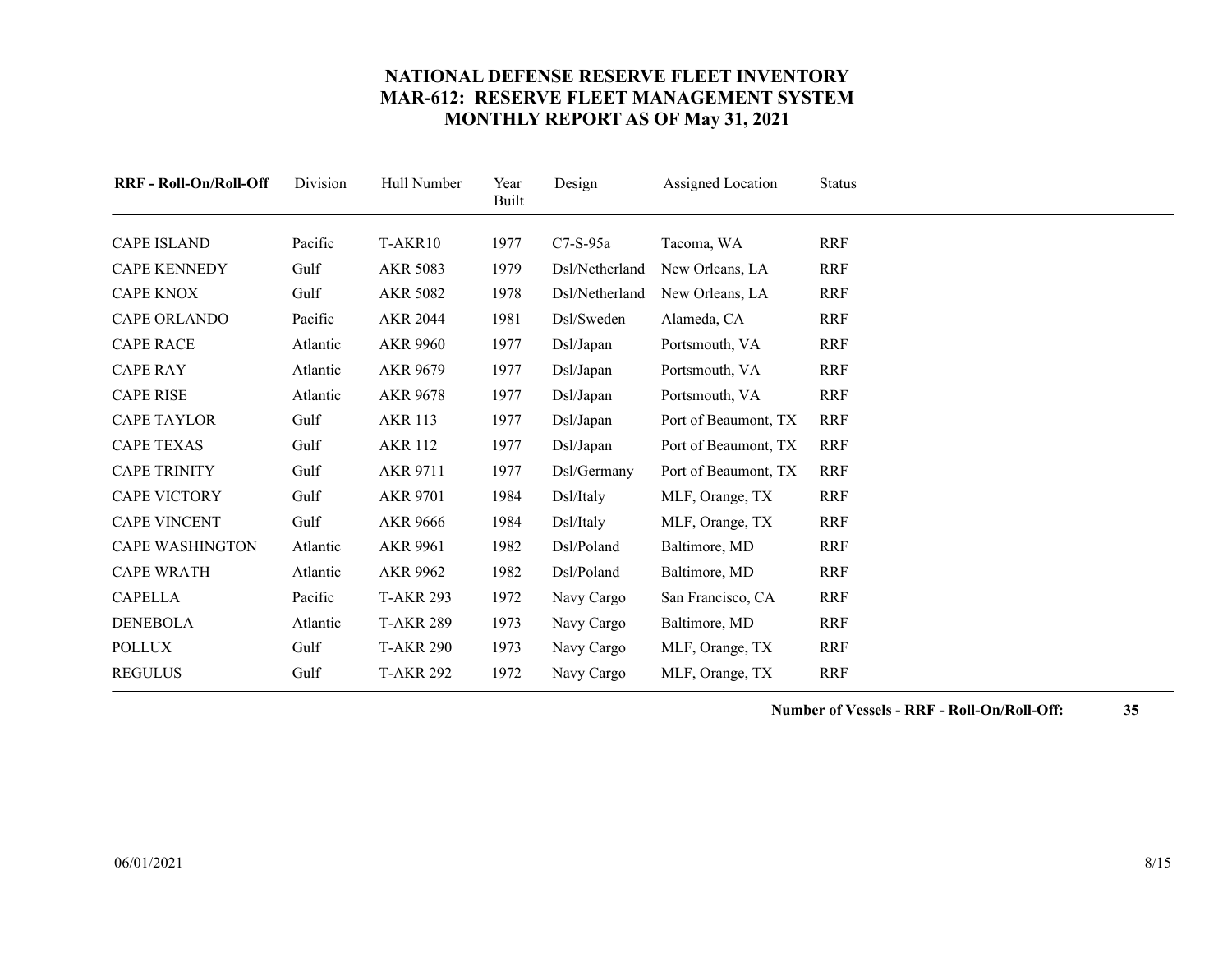<span id="page-8-8"></span><span id="page-8-7"></span><span id="page-8-6"></span><span id="page-8-5"></span><span id="page-8-4"></span><span id="page-8-3"></span><span id="page-8-2"></span><span id="page-8-1"></span><span id="page-8-0"></span>

| <b>RRF</b> - Crane Ship | Division | Hull Number        | Year<br><b>Built</b> | Design       | Assigned Location | <b>Status</b>                                |                  |
|-------------------------|----------|--------------------|----------------------|--------------|-------------------|----------------------------------------------|------------------|
| <b>CORNHUSKER</b>       | Atlantic | T-ACS 6            | 1969                 | C5-S-MA73c   | Newport News, VA  | <b>RRF</b>                                   |                  |
| FLICKERTAIL STATE       | Atlantic | T-ACS <sub>5</sub> | 1967                 | C5-S-MA73c   | Newport News, VA  | <b>RRF</b>                                   |                  |
| <b>GEM STATE</b>        | Pacific  | T-ACS <sub>2</sub> | 1966                 | $C6-S-MA1qd$ | Alameda, CA       | <b>RRF</b>                                   |                  |
| <b>GOPHER STATE</b>     | Atlantic | T-ACS4             | 1972                 | $C5-S-MA73c$ | Newport News, VA  | <b>RRF</b>                                   |                  |
| <b>GRAND CANYON ST</b>  | Pacific  | T-ACS <sub>3</sub> | 1965                 | C6-s-MA1qd   | Alameda, CA       | <b>RRF</b>                                   |                  |
| <b>KEYSTONE STATE</b>   | Pacific  | T-ACS 1            | 1966                 | C6-S-MA1qd   | Alameda, CA       | <b>RRF</b>                                   |                  |
|                         |          |                    |                      |              |                   | <b>Number of Vessels - RRF - Crane Ship:</b> | 6                |
| <b>RRF</b> - Break Bulk | Division | Hull Number        | Year<br>Built        | Design       | Assigned Location | <b>Status</b>                                |                  |
| <b>CURTISS</b>          | Pacific  | T-AVB 4            | 1969                 | C5-S-78a     | San Diego, CA     | <b>RRF</b>                                   |                  |
| <b>WRIGHT</b>           | Atlantic | T-AVB <sub>3</sub> | 1970                 | C5-S-78a     | Philadelphia, PA  | <b>RRF</b>                                   |                  |
|                         |          |                    |                      |              |                   | <b>Number of Vessels - RRF - Break Bulk:</b> | $\boldsymbol{2}$ |
| <b>RRF</b> - Barge Ship | Division | Hull Number        | Year<br>Built        | Design       | Assigned Location | <b>Status</b>                                |                  |
| <b>CAPE MAY</b>         | Atlantic | AKR 5063           | 1972                 | C8-S-82a     | Norfolk, VA       | <b>RRF</b>                                   |                  |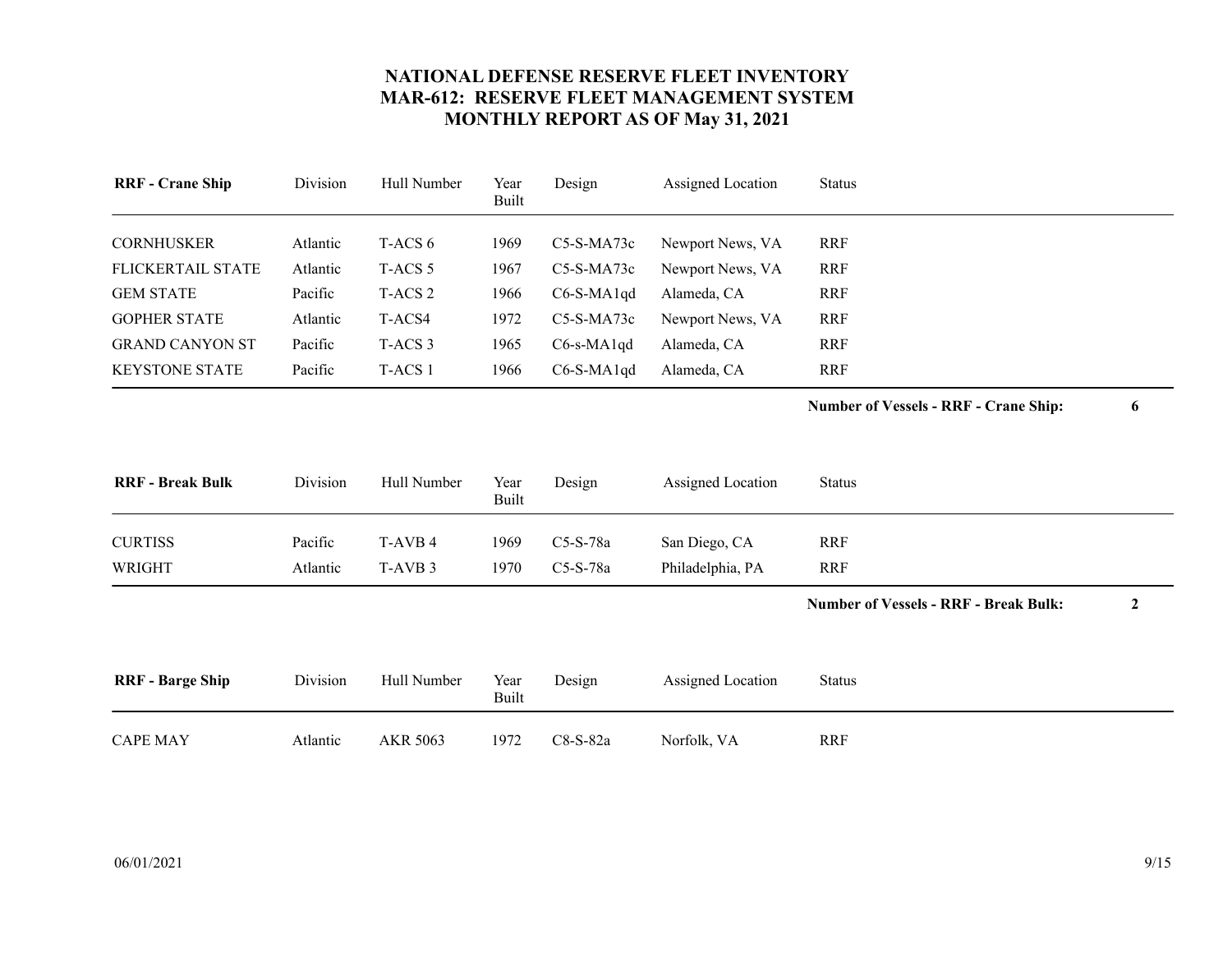<span id="page-9-8"></span><span id="page-9-7"></span><span id="page-9-6"></span><span id="page-9-5"></span><span id="page-9-4"></span><span id="page-9-3"></span><span id="page-9-2"></span><span id="page-9-1"></span><span id="page-9-0"></span>

| Division                                   | Hull Number       | Year<br><b>Built</b> | Design      | Assigned Location | <b>Status</b>                                  |                  |
|--------------------------------------------|-------------------|----------------------|-------------|-------------------|------------------------------------------------|------------------|
| Pacific                                    | AKR 5065          | 1973                 | C8-S-82a    | Oakland, CA       | <b>RRF</b>                                     |                  |
|                                            |                   |                      |             |                   | <b>Number of Vessels - RRF - Barge Ship:</b>   | $\boldsymbol{2}$ |
| Division                                   | Hull Number       | Year<br><b>Built</b> | Design      | Assigned Location | <b>Status</b>                                  |                  |
| LAWRENCE H GIANELLA Gulf                   | <b>T-AOT 1125</b> | 1985                 | Champion    | BRF, Beaumont, TX | Interim Hold                                   |                  |
| Gulf                                       | <b>T-AOT 1122</b> | 1985                 | Champion    | BRF, Beaumont, TX | Interim Hold                                   |                  |
| Gulf                                       | <b>T-AOT 1124</b> | 1985                 | Champion    | BRF, Beaumont, TX | Militarily Useful                              |                  |
| Gulf                                       | T-AOT 1123        | 1985                 | Champion    | BRF, Beaumont, TX | Interim Hold                                   |                  |
|                                            |                   |                      |             |                   | <b>Number of Vessels - Retention - Tanker:</b> | 4                |
| <b>Retention - Passenger Ship Division</b> | Hull Number       | Year<br><b>Built</b> | Design      | Assigned Location | <b>Status</b>                                  |                  |
| Atlantic                                   | <b>TAP 1001</b>   | 1962                 | S5-S-MA1ua  | Ft. Schuyler, NY  | School Ship                                    |                  |
| Pacific                                    | <b>T-AGS 39</b>   | 1989                 | S4-M-MA154a | Vallejo, CA       | School Ship                                    |                  |
| Atlantic                                   | <b>TAK 5059</b>   | 1967                 | S5-S-MA66b  | Buzzards Bay, MA  | School Ship                                    |                  |
| Atlantic                                   | <b>T-AGS 40</b>   | 1989                 | S4-M-MA154b | Castine, ME       | School Ship                                    |                  |
|                                            |                   |                      |             |                   |                                                |                  |

**Number of Vessels - Retention - Passenger Ship: 4**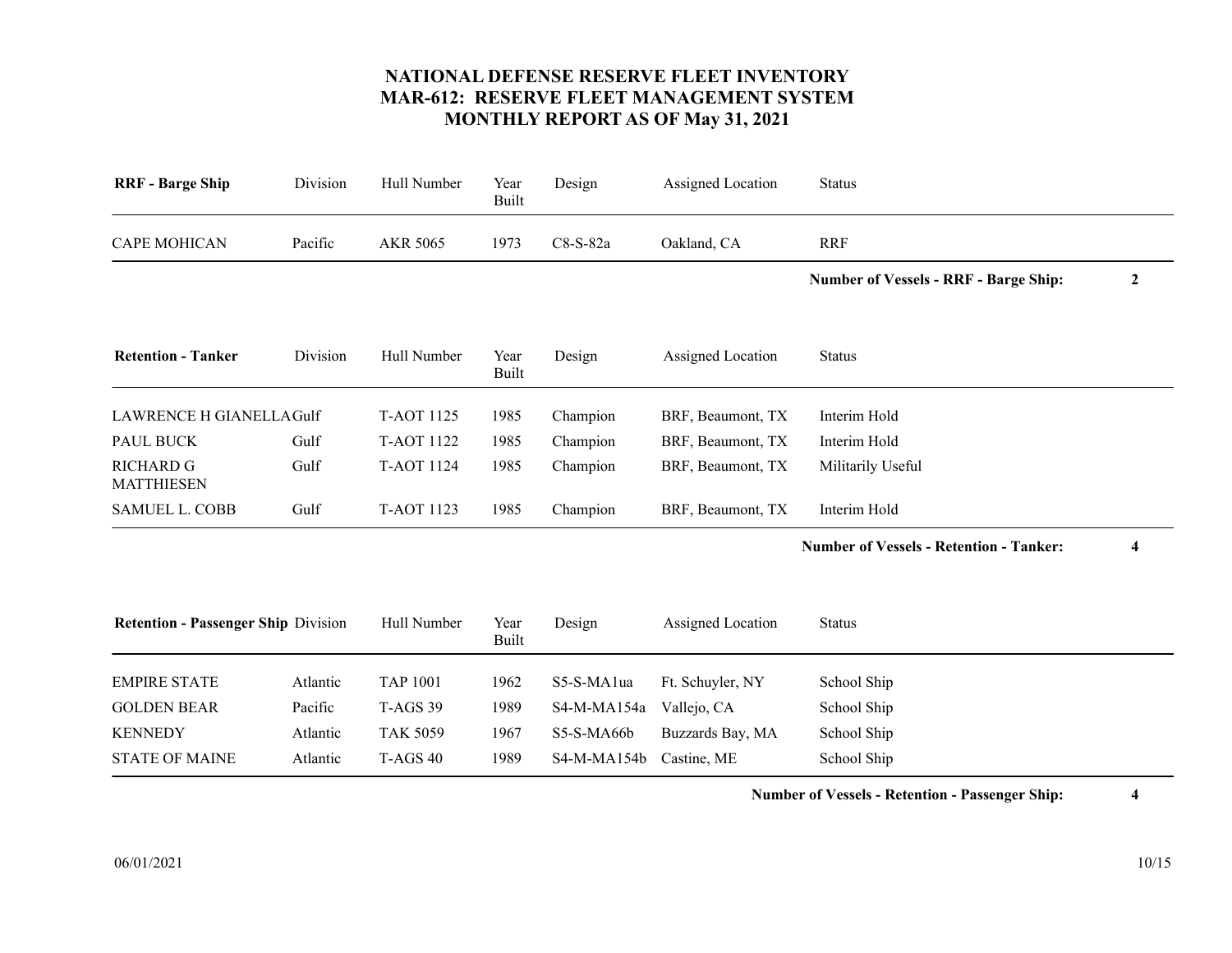<span id="page-10-4"></span><span id="page-10-2"></span><span id="page-10-1"></span>

| <b>Retention - Other</b> | Division | Hull Number     | Year<br>Built | Design                    | Assigned Location               | <b>Status</b>    |
|--------------------------|----------|-----------------|---------------|---------------------------|---------------------------------|------------------|
|                          |          |                 |               |                           |                                 |                  |
| FB-62 (APL BARGE)        | Pacific  | $APL-24$        | 1944          | <b>Barracks CRF</b>       | SBRF, Suisun Bay, CA            | Fleet Support    |
| <b>FREEDOM STAR</b>      | Atlantic | 7925314         | 1981          |                           | Research Vessel Piney Point, MD | School Ship      |
| <b>KINGS POINTER</b>     | Atlantic | 7925302         | 1981          | Research                  | Kings Point, NY                 | School Ship      |
| PACIFIC COLLECTOR        | Pacific  | <b>T-AGS 29</b> | 1970          | S3-M-MA-153c Portland, OR |                                 | Other Agency Use |
| <b>PACIFIC TRACKER</b>   | Pacific  | MA #144         | 1965          | $S6-S-MA60e$              | Portland, OR                    | Other Agency Use |

**Number of Vessels - Retention - Other: 5**

<span id="page-10-8"></span><span id="page-10-7"></span><span id="page-10-6"></span><span id="page-10-5"></span><span id="page-10-3"></span>

| <b>Retention - Military</b> | Division | Hull Number | Year<br>Built | Design       | Assigned Location                      | <b>Status</b> |
|-----------------------------|----------|-------------|---------------|--------------|----------------------------------------|---------------|
| <b>GENERAL RUDDER</b>       | Gulf     | T-AGOS 2    | 1984          | Navy OcnSury | Galveston, TX                          | School Ship   |
| <b>STATE OF MICHIGAN</b>    | Gulf     | T-AGOS 6    | 1985          | Navy OcnSury | Traverse City, MI                      | School Ship   |
| <b>TRIUMPH</b>              | Pacific  | T-AGOS4     | 1984          | Navy OcnSury | SBRF, Suisun Bay, CA Logistics Support |               |

**Number of Vessels - Retention - Military: 3**

<span id="page-10-0"></span>

| <b>Retention - Crane Ship</b> | Division | Hull Number | Year<br>Built | Design     | Assigned Location | Status            |
|-------------------------------|----------|-------------|---------------|------------|-------------------|-------------------|
| DIAMOND STATE                 | Gulf     | T-ACS 7     | 1960          | C6-S-MA1xb | BRF, Beaumont, TX | Logistics Support |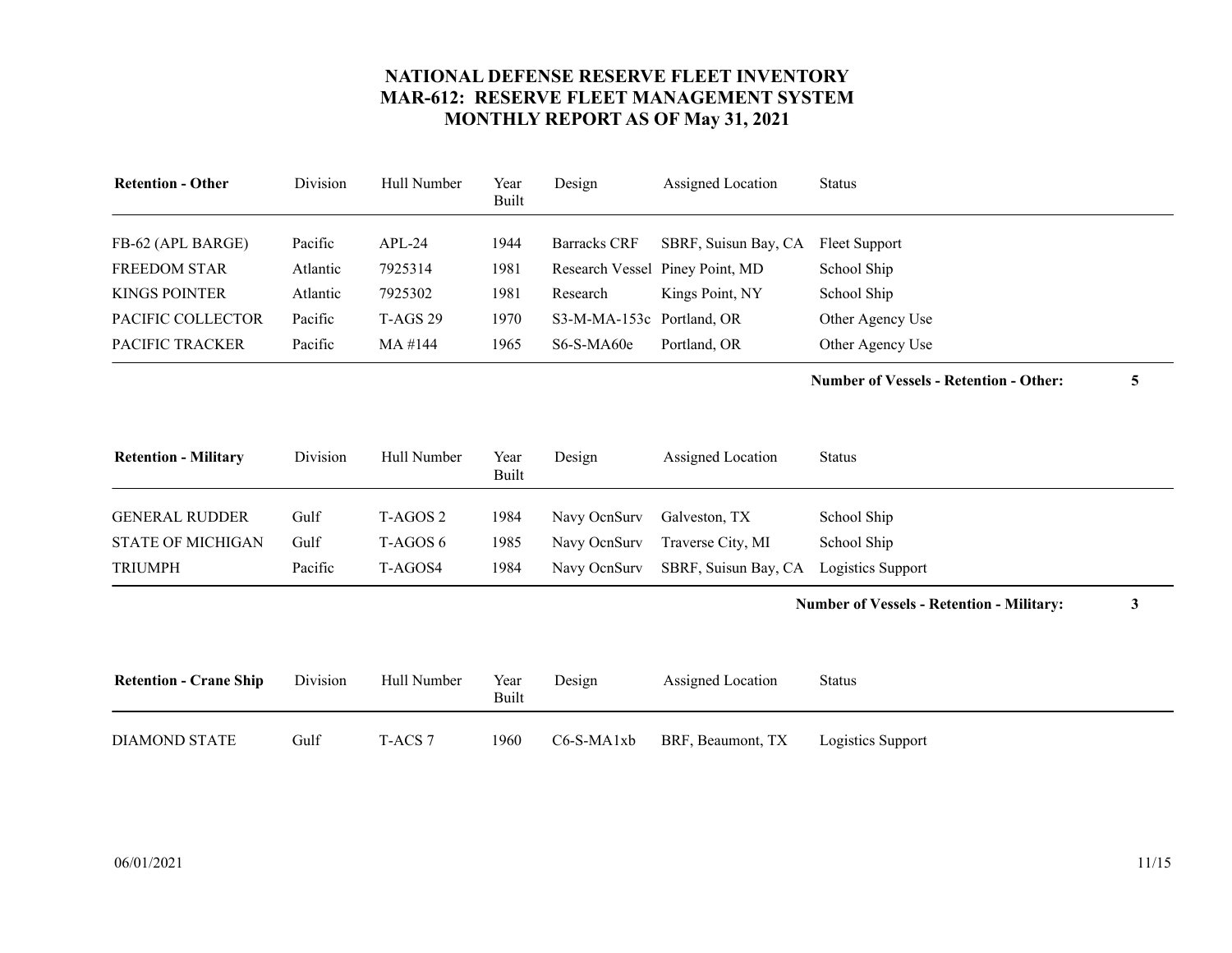<span id="page-11-9"></span><span id="page-11-1"></span><span id="page-11-0"></span>

| <b>Retention - Crane Ship</b>         | Division | Hull Number        | Year<br>Built        | Design       | Assigned Location                       | <b>Status</b>                                                          |  |
|---------------------------------------|----------|--------------------|----------------------|--------------|-----------------------------------------|------------------------------------------------------------------------|--|
| <b>GREEN MOUNTAIN</b><br><b>STATE</b> | Pacific  | T-ACS <sub>9</sub> | 1965                 | $C6-S-MA60d$ | SBRF, Suisun Bay, CA Logistics Support  |                                                                        |  |
|                                       |          |                    |                      |              |                                         | <b>Number of Vessels - Retention - Crane Ship:</b><br>$\boldsymbol{2}$ |  |
| <b>Retention - Break Bulk</b>         | Division | Hull Number        | Year<br><b>Built</b> | Design       | Assigned Location                       | <b>Status</b>                                                          |  |
| <b>CAPE ANN</b>                       | Atlantic | AK 5009            | 1962                 | $C4-S-58a$   | JRRF, James River, VA Training Use      |                                                                        |  |
| <b>CAPE AVINOF</b>                    | Atlantic | AK 5013            | 1963                 | $C4-S-58a$   | JRRF, James River, VA Training Use      |                                                                        |  |
| <b>CAPE BOVER</b>                     | Pacific  | AK 5057            | 1966                 | C4-S-66a     | SBRF, Suisun Bay, CA Logistics Support  |                                                                        |  |
| <b>CAPE CHALMERS</b>                  | Atlantic | AK 5036            | 1963                 | $C3-S-37c$   | Charleston, SC                          | Training Use                                                           |  |
| <b>CAPE JACOB</b>                     | Pacific  | <b>TAK 5029</b>    | 1961                 | $C4-S-1u$    | SBRF, Suisun Bay, CA                    | Logistics Support                                                      |  |
| <b>CAPE JUBY</b>                      | Atlantic | <b>TAK 5077</b>    | 1962                 | $C4-S-1u$    | JRRF, James River, VA Logistics Support |                                                                        |  |
| <b>CAPE NOME</b>                      | Atlantic | AK 1014            | 1969                 | $C5-S-78a$   | JRRF, James River, VA Logistics Support |                                                                        |  |
| <b>DEL MONTE</b>                      | Atlantic | <b>MA 200</b>      | 1968                 | $C3-S-76a$   | Little Creek, VA                        | Training Use                                                           |  |
| <b>SAVANNAH</b>                       | Atlantic | 55                 | 1962                 | P2-N1-MA40a  | Baltimore, MD                           | National Register                                                      |  |
|                                       |          |                    |                      |              |                                         | 9<br><b>Number of Vessels - Retention - Break Bulk:</b>                |  |

<span id="page-11-10"></span><span id="page-11-8"></span><span id="page-11-7"></span><span id="page-11-6"></span><span id="page-11-5"></span><span id="page-11-4"></span><span id="page-11-3"></span><span id="page-11-2"></span>

| <b>Retention - Barge Ship</b> | Division | Hull Number | Year<br>Built | Design     | Assigned Location | Status            |
|-------------------------------|----------|-------------|---------------|------------|-------------------|-------------------|
| <b>CAPE FAREWELL</b>          | Gulf     | AK 5073     | 1973          | $C9-S-81d$ | BRF, Beaumont, TX | Militarily Useful |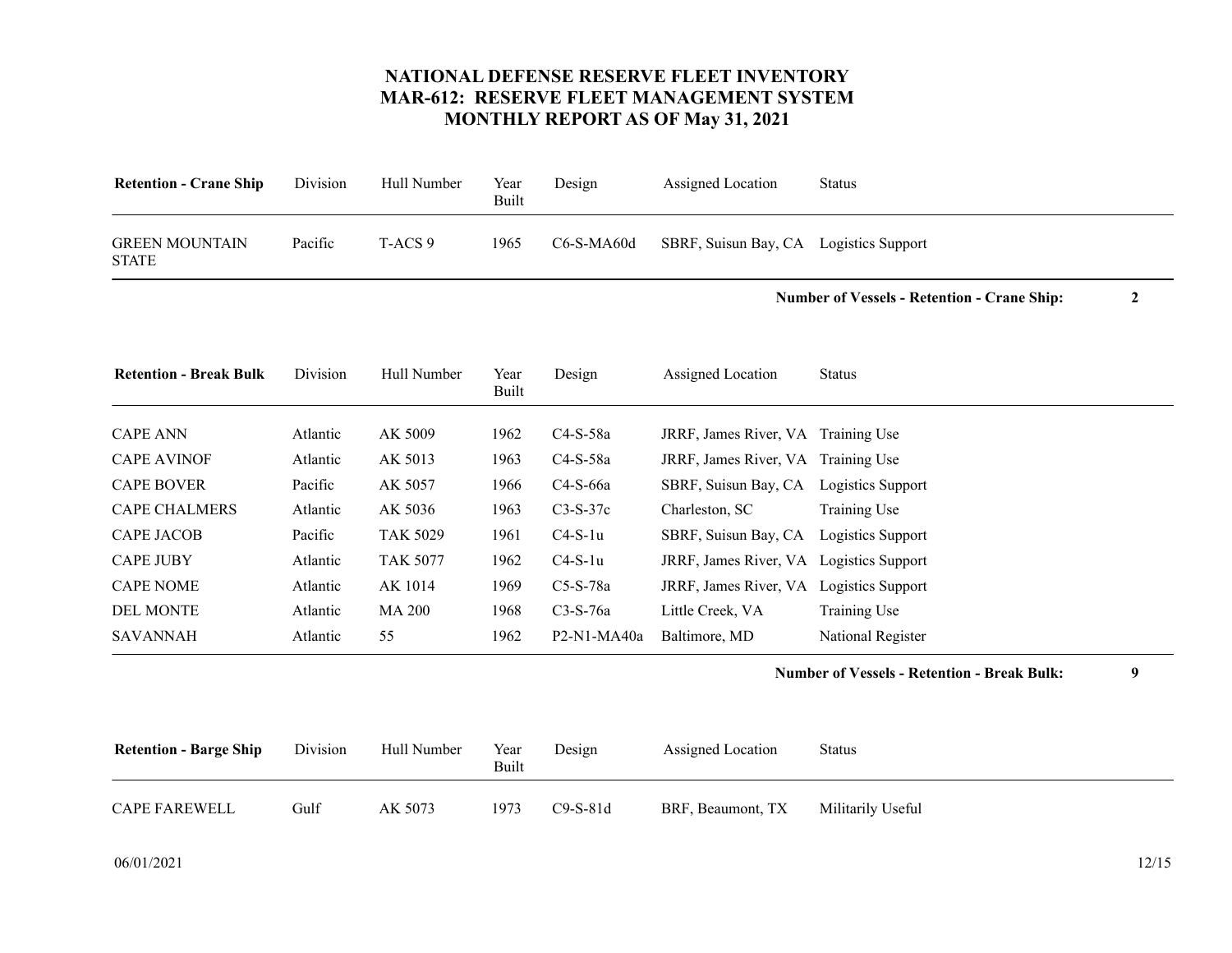<span id="page-12-4"></span><span id="page-12-3"></span><span id="page-12-2"></span><span id="page-12-1"></span><span id="page-12-0"></span>

| <b>Retention - Barge Ship</b>                | Division        | Hull Number        | Year<br><b>Built</b> | Design                   | Assigned Location                         | <b>Status</b>                                          |   |
|----------------------------------------------|-----------------|--------------------|----------------------|--------------------------|-------------------------------------------|--------------------------------------------------------|---|
| <b>CAPE FEAR</b><br><b>CAPE FLATTERY</b>     | Pacific<br>Gulf | AK 5061<br>AK 5070 | 1971<br>1973         | $C8-S-81b$<br>$C9-S-81d$ | SBRF, Suisun Bay, CA<br>BRF, Beaumont, TX | Logistics Support<br>Militarily Useful                 |   |
|                                              |                 |                    |                      |                          |                                           | <b>Number of Vessels - Retention - Barge Ship:</b>     | 3 |
| <b>Non-retention - Break</b><br><b>Bulk</b>  | Division        | Hull Number        | Year<br><b>Built</b> | Design                   | Assigned Location                         | <b>Status</b>                                          |   |
| <b>CAPE GIRARDEAU</b>                        | Pacific         | AK 2039            | 1968                 | $C5-S-75a$               | SBRF, Suisun Bay, CA                      | Stripping                                              |   |
|                                              |                 |                    |                      |                          |                                           | <b>Number of Vessels - Non-retention - Break Bulk:</b> | 1 |
| Non-retention - Barge Ship Division          |                 | Hull Number        | Year<br><b>Built</b> | Design                   | Assigned Location                         | <b>Status</b>                                          |   |
| <b>CAPE MENDOCINO</b>                        | Gulf            | <b>AKR 5064</b>    | 1972                 | $C8-S-82a$               | BRF, Beaumont, TX                         | Disposal                                               |   |
|                                              |                 |                    |                      |                          |                                           | <b>Number of Vessels - Non-retention - Barge Ship:</b> | 1 |
| <b>Custody - Roll-On/Roll-</b><br><b>Off</b> | Division        | Hull Number        | Year<br>Built        | Design                   | Assigned Location                         | <b>Status</b>                                          |   |
| USNS 1ST LT HARRY L.<br><b>MARTIN</b>        | Gulf            | T-AK 3015          | 1980                 | Navy                     | BRF, Beaumont, TX                         | Navy                                                   |   |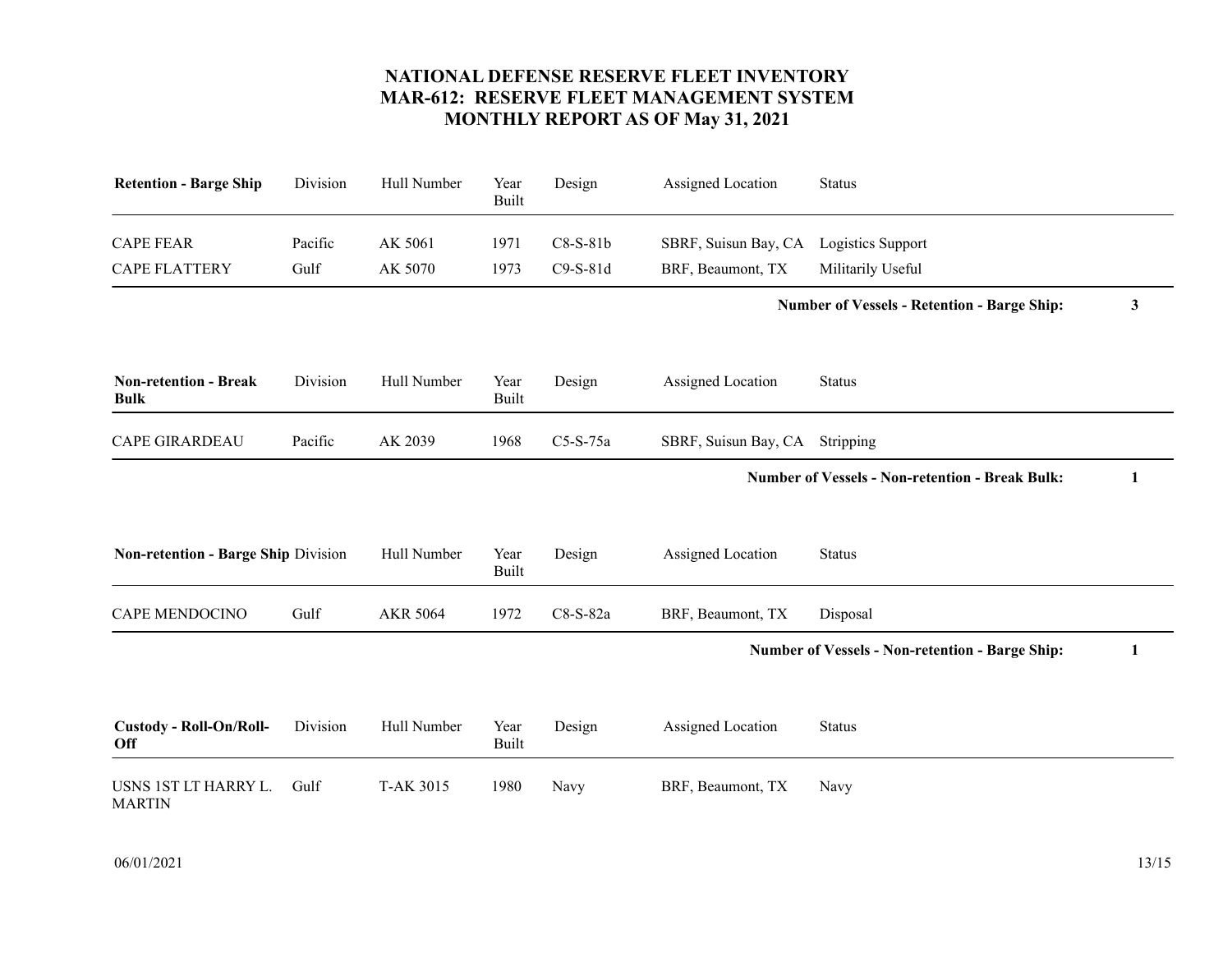<span id="page-13-6"></span><span id="page-13-5"></span><span id="page-13-4"></span><span id="page-13-3"></span><span id="page-13-2"></span><span id="page-13-1"></span><span id="page-13-0"></span>

| <b>Custody - Roll-On/Roll-</b><br>Off  | Division | Hull Number | Year<br><b>Built</b> | Design           | Assigned Location | <b>Status</b>                                   |                  |
|----------------------------------------|----------|-------------|----------------------|------------------|-------------------|-------------------------------------------------|------------------|
| <b>USNS LCPL ROY M</b><br><b>WHEAT</b> | Atlantic | T-AK 3016   | 1987                 | Navy             | <b>JRRF</b>       | Navy                                            |                  |
|                                        |          |             |                      |                  |                   | Number of Vessels - Custody - Roll-On/Roll-Off: | $\boldsymbol{2}$ |
| <b>Custody - Other</b>                 | Division | Hull Number | Year<br><b>Built</b> | Design           | Assigned Location | <b>Status</b>                                   |                  |
| <b>BRAVANTE V</b>                      | Gulf     | 155         | 2013                 | <b>STX-SV290</b> | BRF, Beaumont, TX | Title XI                                        |                  |
| <b>BRAVANTE VI</b>                     | Gulf     | 156         | 2014                 | <b>STX-SV290</b> | BRF, Beaumont, TX | Title XI                                        |                  |
| <b>BRAVANTE VII</b>                    | Gulf     | 157         | 2014                 | <b>STX-SV290</b> | BRF, Beaumont, TX | Title XI                                        |                  |
| <b>VINDICATOR</b>                      | Gulf     | 158         | 2014                 | <b>STX-SV290</b> | BRF, Beaumont, TX | Navy                                            |                  |
| <b>VIRGINIA ANN</b>                    | Gulf     | 159         | 2014                 | <b>STX-SV290</b> | BRF, Beaumont, TX | Navy                                            |                  |
|                                        |          |             |                      |                  |                   | <b>Number of Vessels - Custody - Other:</b>     | 5                |
| <b>Custody - Barge</b>                 | Division | Hull Number | Year<br>Built        | Design           | Assigned Location | <b>Status</b>                                   |                  |
| <b>ARMY BARGES</b>                     | Gulf     | No Number   | 2009                 | Barge            | BRF, Beaumont, TX | Army                                            |                  |
|                                        |          |             |                      |                  |                   | <b>Number of Vessels - Custody - Barge:</b>     | 1                |
|                                        |          |             |                      |                  |                   |                                                 |                  |

**Number of Vessels for Report: 86**